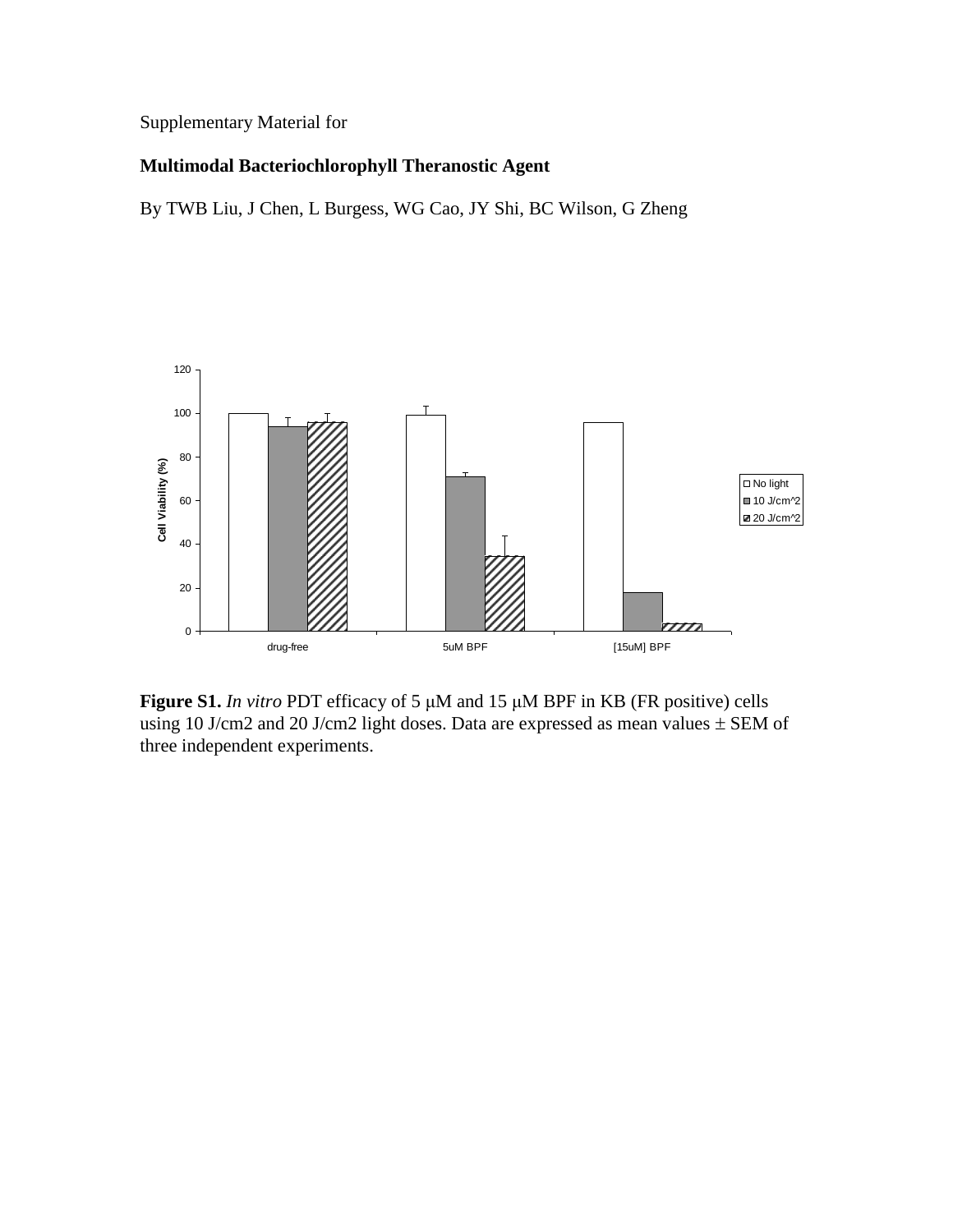

Figure S2. A) Tri-modal BPF: 1) Fluorescence imaging, 2) PDT and 3) PET imaging.  $64\text{Cu}$  radiolabeling of BPF showing B) quality control of  $64\text{Cu-labeled BPF}$  by radio-UPLC using an i) UV 310nm channel and ii) radioactivity channel and C) Stability of  $64$ Cu-PPF in saline was evaluated using an i) UV 254 nm channel and ii) radioactivity channel. Blue arrow depicts minimal amount of  ${}^{64}$ Cu labeled degradation of BPF after 24h.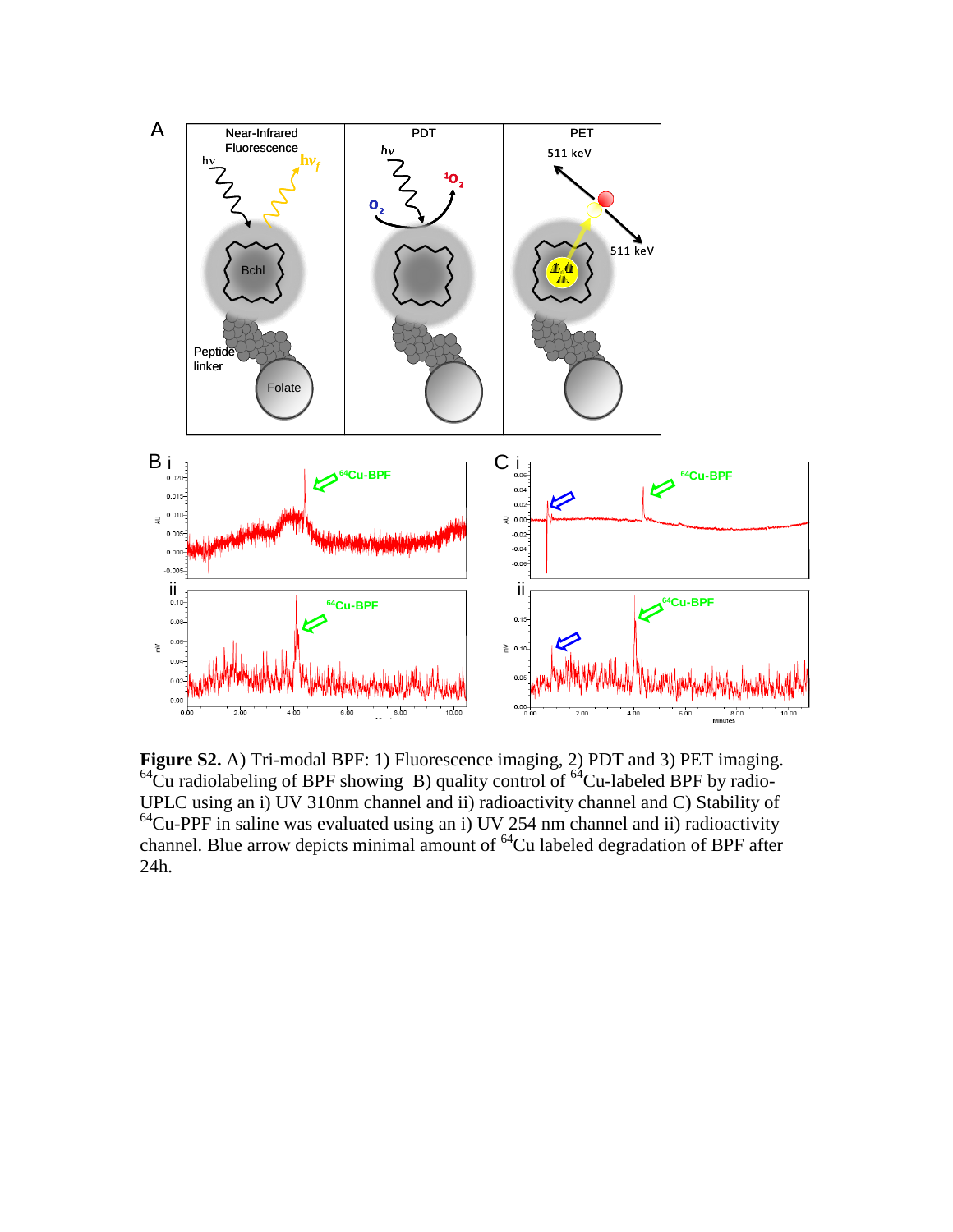

**Figure S3.** PET imaging and Biodistribution studies of <sup>64</sup>Cu-BPF in mice bearing KB xenografts. Representative PET images showing a single i) coronal, ii) sagittal and iii) xenografts. Representative PET images showing a single i) coronal, ii) sagittal and iii) axial slice of animals at A) 4h and B) 24h after a 500  $\mu$ Ci i.v. injection of <sup>64</sup>Cu-BPF. Biodistribution of <sup>64</sup>Cu-BPF at 4 and 24h post injection where D) tissue uptake measured as % injected dose/ gram of tissue (% ID/g) and D) tumor-tissue ratio of  $^{64}Cu-BPF$ biodistribution.

**Radiolabeling BPF:** In a 1.5 mL eppendorf tube, 2 μL DMSO was added to dissolve 50 μg ( $\sim$ 30 nmol) of BPF. 0.1 mL of 0.1 M NH<sub>4</sub>OAc buffer (pH = 5.5) was added and vortexed producing a dark green solution. 0.10 mL of <sup>64</sup>Cu(Acetate)<sub>2</sub> solution (0.5 - 5.0) mCi, Sherbrooke, Quebec) was then added and the reaction mixture was heated in a water bath at 60°C for 20min. After cooling to room temperature, a sample of resulting solution was analyzed by radio-UPLC. The radiolabeling yield was > 99.9% and the radiochemical purity of  $^{64}$ Cu-BPF was  $> 98\%$  (this depends on the purity of the starting material BPF) and the specific activity was  $2.66 \times 106$  GBq/mol. The radio-UPLC method used the Acquity UPLC system (Waters Corp., Milford, MA) equipped with PDA detector, Bioscan radioactive detector and Acquity BEH C18 column (2.1  $\times$  100 mm, 1.7 µm; Waters). The flow rate was 0.8 mL/min. The mobile phase was isocratic with 80% solvent A (0.1 M TEAA, pH 7) and 20% solvent B (acetonitrile) at 0min, followed by a gradient mobile phase shifting from 20% solvent B at 0min to 100% solvent B at 12min and back to 20% solvent B at 15min. Purification of  ${}^{64}$ Cu-BPF used a Sep-Pak C18 cartridge according to the following procedure: 1) Attach a syringe to the Sep-Pak C18 cartridge. 2) Flush the column with 5 mL of ethanol and flush the column with 10 mL of saline to equilibrate the column. 3) Load the sample onto the column and wash the